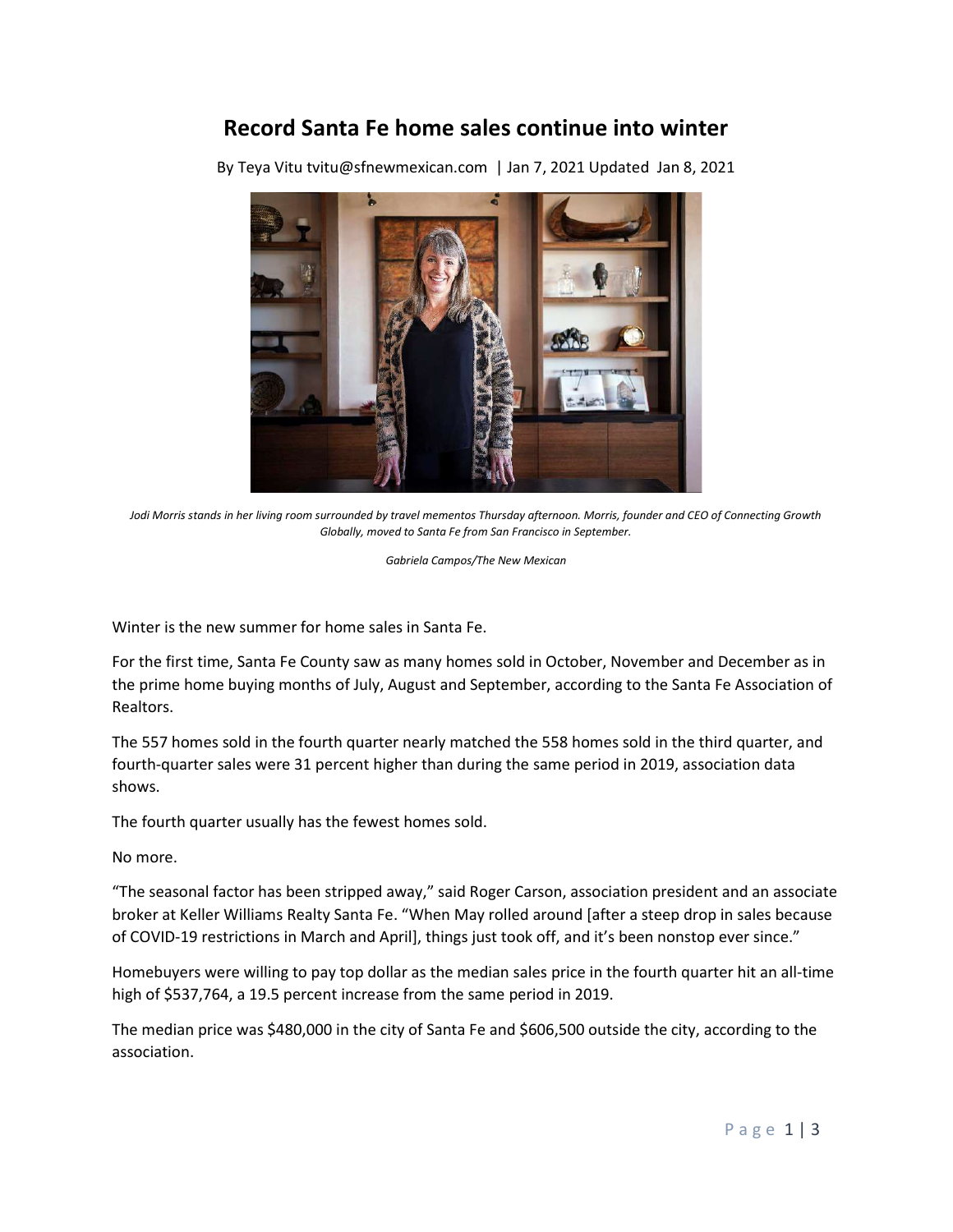The lowest-priced sector — west of St. Francis Drive between Alameda Street and Interstate 25 — saw an 11.6 percent increase in median price, from \$313,750 in 2019 to \$350,300 in 2020. That area was also where the most homes were sold.

In the fourth quarter, there were only 228 homes for sale, the smallest inventory on record. That translates to a 1½-month supply of homes. In a balanced market, there is a five- to seven-month supply.

Houses can have a half-dozen offers and sell in a couple of days.

"It became a whole different world for brokers," Carson said of the exceptionally tight housing supply. "There is a lot of chaos. There is a lot of anxiety. How do you properly advise your buyer?"

Texans and Coloradans remain the big buyers, but people from the East Coast and California also are flooding the market, experts said.

"We had terrible fires," said Bay Area transplant Julia Sze, who moved into the Casa Solana neighborhood in April. "We had smoke for months on end. It's clear this was going to be the new normal. I didn't need to be in the Bay Area anymore."

Sze said she briefly considered Berkeley, Calif., (way too expensive), then Boulder, Colo., (not very diverse) and Ashland, Ore. (rather isolated) before being won over by the adobe-style house Barker Realty associate broker Stephanie Duran found for her.

Sze is a financial consultant and adjunct faculty member at the University of California, Berkeley Haas School of Business.

Sze decided on Santa Fe in the months preceding the coronavirus pandemic, but many other Californians have discovered Santa Fe mid-pandemic.

"It's the COVID effect," Duran said. "People have been realizing they don't need to be at the office. They can live anywhere. At the same time, they are fleeing higher density. Instead of just retiring to Santa Fe, they can live in Santa Fe now instead of having a multidecade dream of living here."

Carson said plenty of Californians are coming to Santa Fe while working remotely at their California jobs.

"You're going to see a new class moving in," Carson said. "Telecommuting for jobs in San Francisco and New York, that is going to grow. People are finally realizing Santa Fe is the best place to live any time, especially in a pandemic."

Sze's San Francisco friends Jodi and Bob Morris visited her for Memorial Day. Sze lined them up with Duran. Two days later, after not at all expecting to move to Santa Fe, the Morrises found a house to buy near Bishop's Lodge.

"Memorial Day weekend we found the house, and Labor Day weekend we moved in," Jodi Morris said. "We didn't have a plan."

The Morrises had lived in San Francisco for 22 years, but growing crime and homelessness disenchanted them. Like many during the pandemic, the Morrises came to realize they didn't need to be in the Bay Area for her to operate her global travel company, Connecting Growth Globally, or for his job at Charles Schwab.